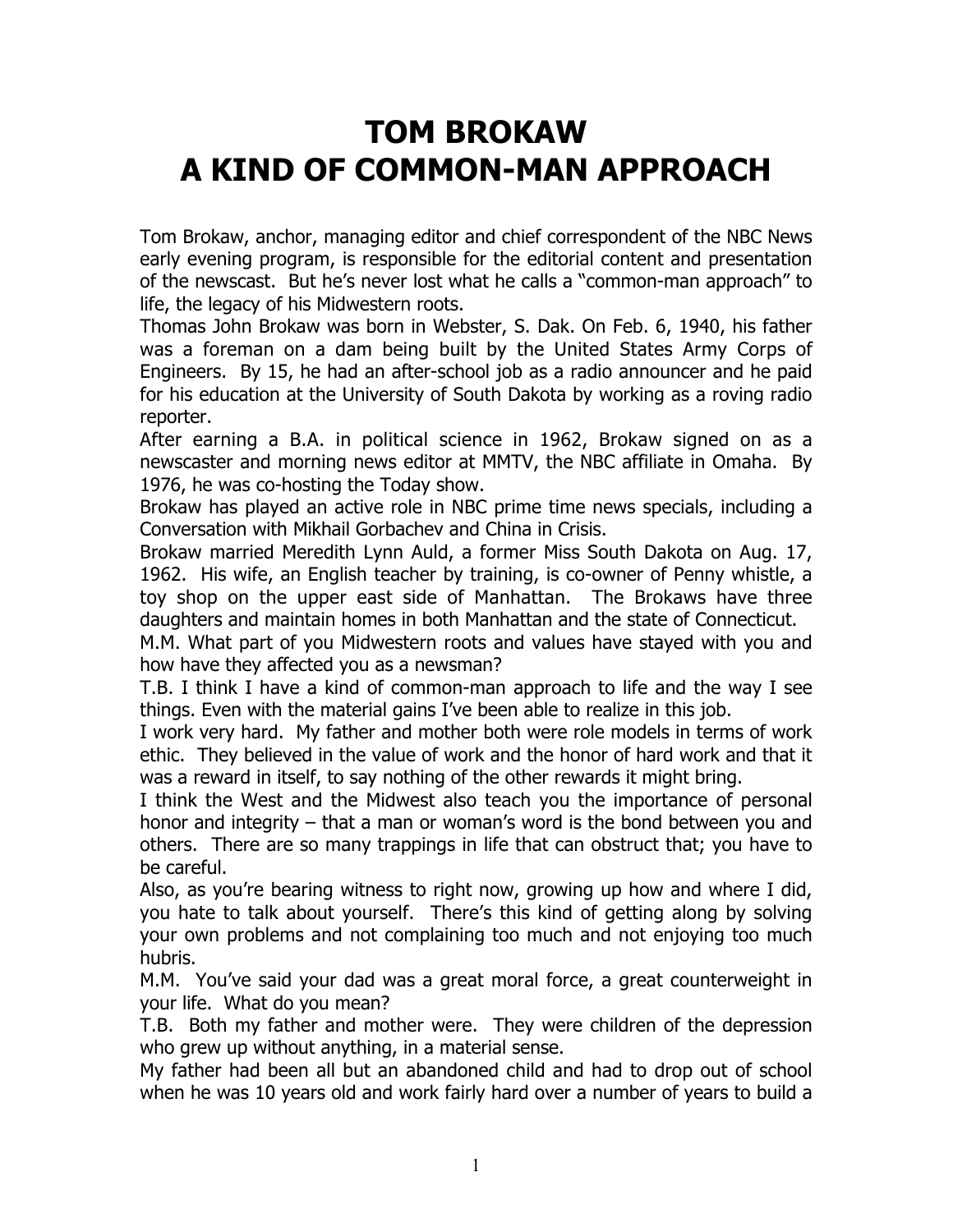family, and security for his family. And he did that in absolute partnership with my mother; they both worked and loved each other.

When I think of my father, who died in 1981, I think of his enormous sense of joy, and hard work, and his ability not to take himself or what he did too seriously. My mother, the same thing. She always had a lot of imagination, and I think I've been able to live out her life in a way.

M.M. A woman reporter once described you as "the most feminist journalist" around. Is that grounded in the relationship you had with your mother?

T.B. I think it had to do with both my mother and father and how they treated each other. I was amazed, even when I got into high school and saw how other males treated their wives or son's treated their mothers. There was certainly none of that in our household.

I married a very strong woman and we have three daughters; they all had similar attitudes, in part because those were my expectations for them, but, more importantly, they were their own expectations for themselves.

M.M You seem to have always been on a direct, clear career path. Were you propelled by a burning ambition?

T.B. I think I was, earlier. I think all young people come out of college pedaling as hard as they can. But I didn't have a fixed goal. I always wanted to succeed at whatever I did. I'm driven by that. I was doing it for my own sense of gratification, satisfaction and fulfillment.

I was fascinated by the 60's and 70's and spent a lot of time covering the counterculture. I was the first television reporter to go to Haight-Ashbury. I spent a lot of time in Berkeley, and not always in coat and tie.

And while I was fascinated with this re-examination of society and values, I always knew what my own core values were and what I stood for. I was willing to examine those other points of view and I was very tolerant of them and liberal in my attitude toward them. But it was just not a lifestyle I chose for myself, I guess because I did have a clear sense of where I wanted to get to.

M.M. You have often said that your wife has been instrumental in the direction and quality of your life. How would you describe what she has done?

T.B. The quality is easy to talk about. She is someone I love more than I care to discuss in public.

It's just one of those things that happens to a few people. All the stars run in the right alignment and that's a base of security and comfort; it's hard to describe to people who've not in some way experienced it.

We've divided up a life: she can't tell a story but she can laugh at all of mine. She is an enormously "steady –as-she- goes" person who has all these skills and yet an inclination not to be flamboyant about any of them. So all the patterns fit together in quite a harmonious way for us.

I'm a little more daring, more of a risk-taker but she's willing to take the risk, which is important. Our life is very interesting for the two of us because we have dual careers. I can share with my own sense of triumphs and frustrations and she dies the same with me.